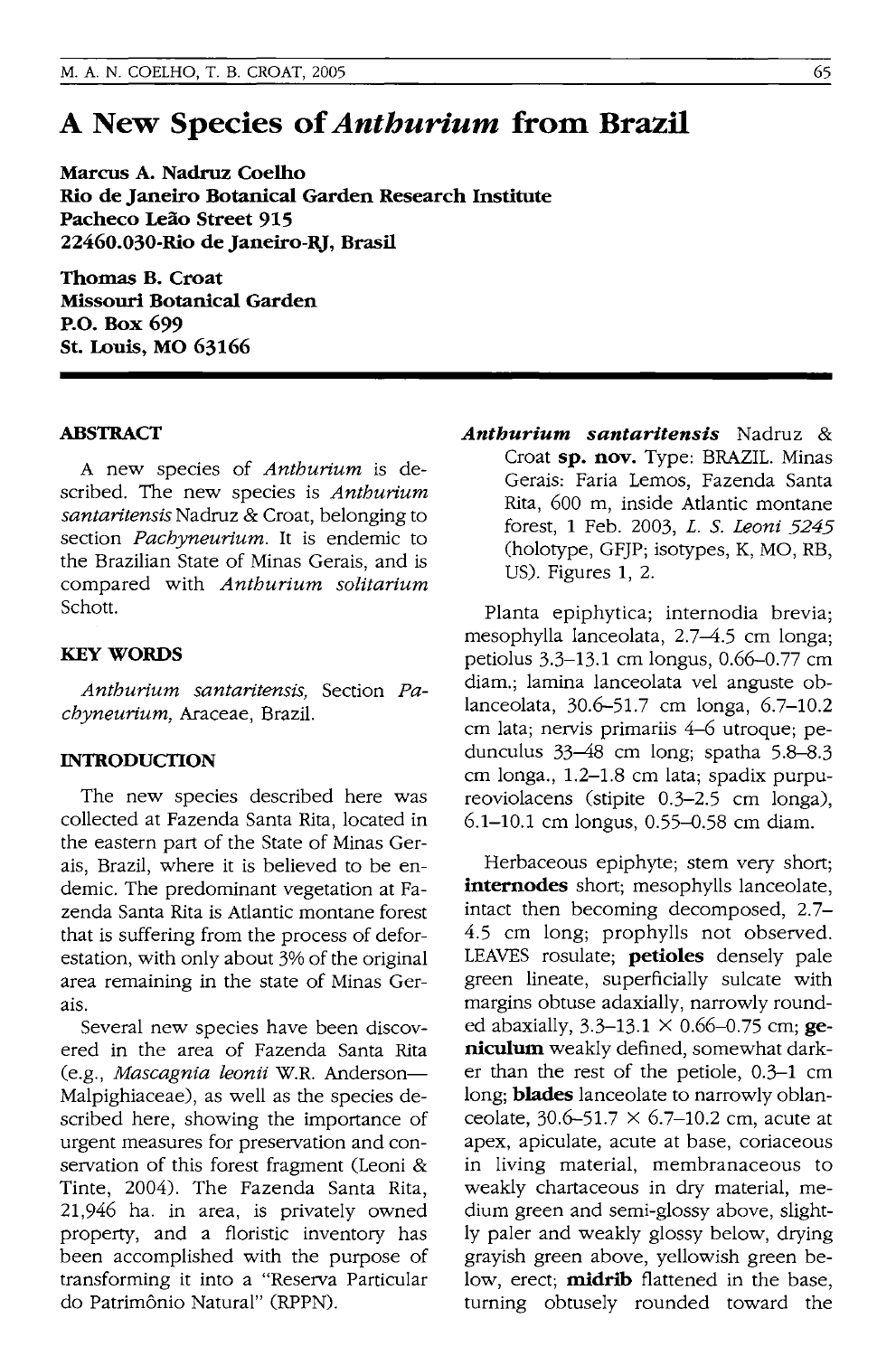

Fig. 1. Anthurium santaritensis Nadruz & Croat. (L. S. Leoni 5245). A. Habit. B. Leaf, adaxial surface. C. Leaf, abaxial surface. D. Petiole.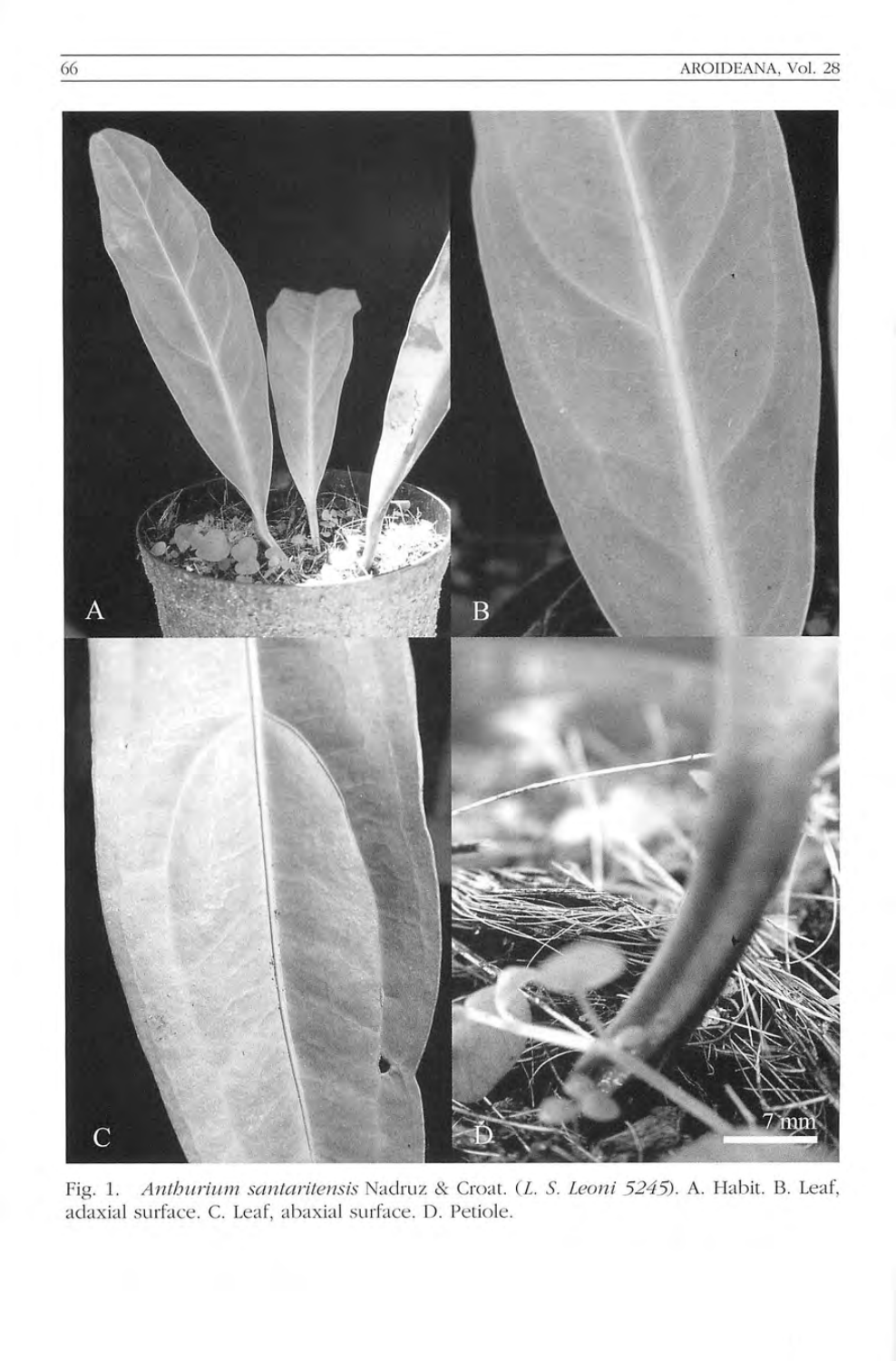## M. A. N. COELHO, T. B. CROAT, 2005 67



Fig. 2. Anthurium santaritensis Nadruz & Croat. (L. S. Leoni 5245). A. Herbarium specimen showing roots, cataphylls and petiole. B. Inflorescence showing spadix and spathe. C. Close-up of spadix showing square flowers. D. Seeds.